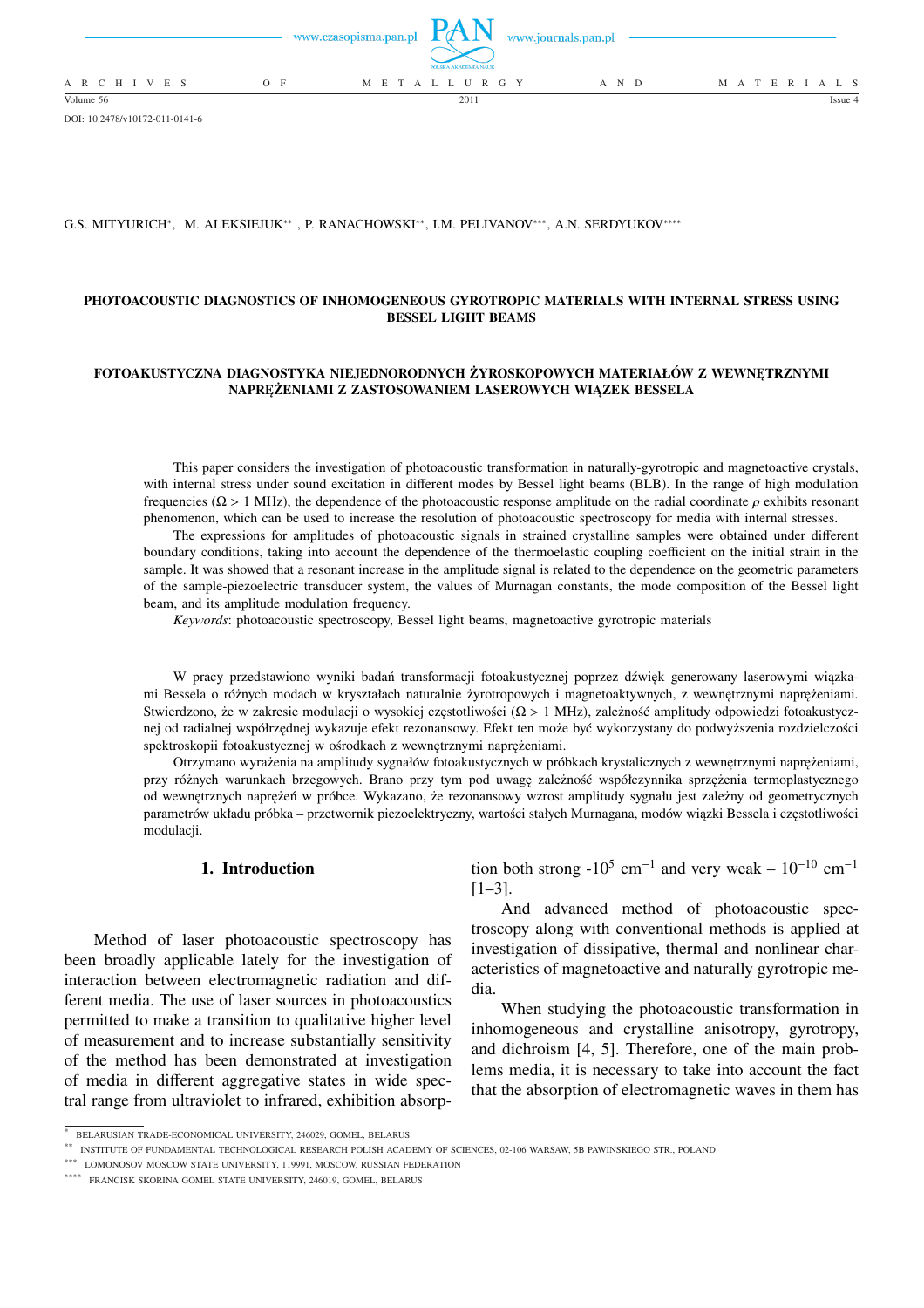www.czasopisma.pan.pl



a number of specific features which are caused, for example, by of laser photoacoustic spectroscopy is to find analytical solutions for inhomogeneous heat conduction equations, in which the right hand side contains the energy dissipation as a heat source power density. Having solved the electrodynamic boundary value problems using the covariant methods of direct tensor calculus (which were developed for the first time by F.I. Fedorov [4, 6]), one can easily determine the energy dissipation in media with an arbitrary combination of gyrotropy, dichroism, and anisotropy, for example, in crystals of middle syngonies [7], crystals with a cholesteric structure of anisotropy [8], naturally gyrotropic superlattices [9], etc.

Note that the approach to the problems of photoacoustic transformation, which is based on the solution of boundary value problems of electrodynamics by the covariant method and the subsequent calculation of the energy dissipation, is preferred over those traditionally used in photoacoustics [1, 6, 8], because it makes it possible to take into account (when necessary) boundary diffraction effects, multibeam interference, peculiarities of laser mode structure, etc.

The purpose of this study was to analyze naturally-gyrotropic and magnetoactive crystals with internal stress by laser photoacoustic spectroscopy under sound excitation by Bessel light beams (BLB) in different modes.

### **2. Magnetoactive samples**

Let us consider the case of piezoelectric detection of a photoacoustic signal formed as a result of the absorption of the TE-mode of an amplitude modulated Bessel light beam by a crystal with internal stress (Fig. 1).



Fig. 1. Schematic of piezoelectric detection of a photoacoustic signal: (1) magnetoactive or gyrotropic sample, (2) piezoelectric sensor, (B) axicon, and (C) Bessel light beam

The properties of magnetoactive sample can be described with the help of material equations

$$
\mathbf{E} = (\varepsilon^{-1} + i\mathbf{G}^{X})\mathbf{D}, \mathbf{E} = G^{-1}\mathbf{H},
$$
  

$$
\mathbf{B} = \mu\mathbf{H}, \mu = 1,^{G-1} = (\varepsilon^{-1} + iG^{X})
$$
 (1)

where  $G^X$  is antisimmetrical complex tensor of  $2^{nd}$  rank, dual to vector of magnetic gyration **G**, with the real part  $Re\mathbf{G}^X = G'$  defining the specific rotation of polarization plane, while imaginary  $ImG^{X} = G''$  is responsible for value of magnetic circular dichroism,  $\varepsilon$  – dielectrical permittivity.

Considering vectors **L´** and **Aˆ** being proportional  $e^{i(k_z z + m\theta - \omega t)}$ , from equation (1) and Maxwell equations in cylindrical coordinate system, we will come to the equations system for constituents vectors  $\hat{L}$  and  $\hat{A}$ :

1) 
$$
\frac{im}{2\rho}E_z - ik_zE_\theta = ik_0B_\rho,
$$
  
\n2)  $ik_zE_\rho - \frac{\partial}{\partial\rho}E_z = ik_0B_\theta,$   
\n3)  $\frac{1}{\rho}E_\theta + \frac{\partial}{\partial\rho}E_\varphi - \frac{im}{\rho}E_\rho = ik_0B_z,$   
\n4)  $\frac{im}{2\rho}B_z - ik_zB_\varphi = -ik_0GE_\rho,$  (2)

4) 
$$
\frac{im}{2\rho}B_z - ik_zB_\varphi = -ik_0GE_p,
$$

5) 
$$
ik_zB_\rho - \frac{\partial}{\partial \rho}B_z = -ik_0GE_\varphi
$$
,

6) 
$$
\frac{1}{\rho}B_{\varphi} + \frac{\partial}{\partial \rho}B_{\varphi} - \frac{im}{\rho}B_{\rho} = -ik_0GE_z
$$
,

where  $\rho$  and  $\theta$  – cylindrical coordinates,

 $k_z = k_0 \sqrt{\varepsilon} \cos \gamma$  – parameter BLB obliquity and equal to half of the corner at top of the cone of wave vectors, determining spectrum of spatial parts of BLB. Further it is simple to receive expression for energy dissipation of the TE-mode of BLB

$$
Q^{TE} = \frac{c}{4\rho} \frac{q^2 m}{\rho |k_z^2 - 0.07|} \left\{ \frac{k_{z2} Im\left(k_z^{2*} - 0.07* \right) Im\left(\frac{k_z^2 - 0.07}{k_z}\right)}{\left|\frac{k_z^2 - 0.07}{k_z}\right|} \right\}
$$
  
  $i Im^2 n - 2Re\left(k_z^2 - 0.07* \right) Re^2 n \left\} J'_m(qp) J_m(qp) e^{-2k_{z2}z},$  (3)

where  $J_m(qp)$  – is the m-th order Bessel function of the first kind,

$$
J'_m(qp) = \frac{\partial J_m(qp)}{\partial \rho}.
$$
 (4)

Distribution temperature field in magnetoactive media, absorbing amplitude-modulated BLB of TE-mode, can be described by inhomogeneous equation of thermal conductivity

$$
\frac{\partial^2 T}{\partial z^2} - \frac{1}{\beta_s} \frac{\partial T}{\partial t} = -\frac{1}{2k_s} Q^{TE}(z),\tag{5}
$$

where  $T$  – temperature,  $\beta_s$  and  $k_s$  coefficients of thermal and temperature conductivity, related by expression  $\beta_s = k_s/\rho_0 C$ ,  $\rho_0$ – sample solidity, *C*– specific heat.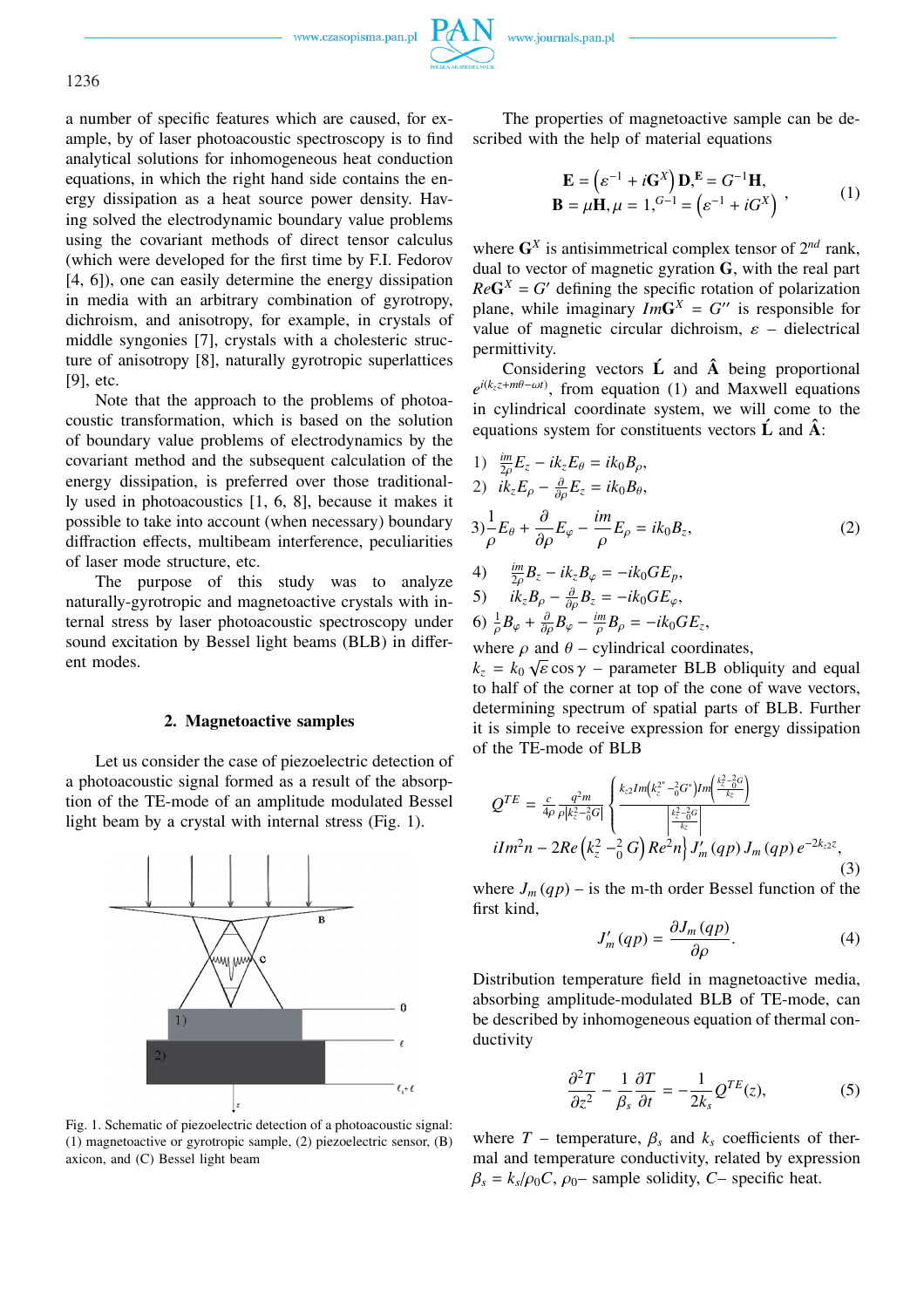www.czasopisma.pan.pl



1237

Finding general and particular solution of equation (4), using stationary boundary conditions, expression for temperature field in absorbing magnetoactive sample

$$
T(z) = \left(2\frac{Im(k_z)}{\sigma}e^{-\sigma z} + e^{-2Im(k_z)z}\right)\psi e^{i\Omega t},\qquad(6)
$$

 $\psi = \frac{\tilde{Q}^{TE}}{2k\sqrt{\pi^2-4L}}$  $\frac{Q^{iL}}{2k_s(\sigma^2-4Im(k_z)^2)}, \quad \sigma = (1+i)$  $\sqrt{\Omega}$  $\frac{\Omega}{2\beta_s}$  – coefficient of thermal diffusivity,  $\Omega$  – modulation frequency of BLB.

Distribution of temperature field (5) is necessary for calculation thermoelastic deformations in investigated sample and piezotranduser, and further for finding amplitude-phase characteristics of generated PA signal.

To determine deformation at non-linear parallax in terms of influence on body harmonically modulated on time laser radiation can be written following equation for elastic parallaxes [10, 11]

$$
G_3^{(3)}\frac{\partial^2 \Delta u_3}{\partial z^2} = g^{(3)}\frac{\partial T(z,t)}{\partial z} + \rho_0 \Delta \ddot{u}_3,\tag{7}
$$

 $G_3^{(3)}$  $t_{33}^{(3)} = t_{33}^{(0)} + b + 2(n + m)U_{33} + C_{33}, g^{(3)} =$  $(1 + \vartheta U_{33}) \gamma_0$ ,  $b = 2\mu + (2m - n)U_{33}$ ,  $C_{33} = K - \frac{2}{3}$  $\frac{2}{3}\mu +$  $2\ell_0 U_{33}$ ,  $\vartheta$  – coefficient determining dependence of elastic connection from initial deformation,  $\gamma_0$ – coefficient of thermoelastic connection for a non deformated body,  $K-$  compressibility,  $m, n, \ell_0$ – Murnagan constants,  $\mu$ – coefficient Lame,  $U_{33}$ – multiplier of initial deformation vector,  $t_{33}^{(0)}$  – multiplier of tensor of initial stresses.

Solving equation (6) have expression for parallax parts of body, determined by deformation under influence modulated laser radiation at frequency  $\Omega$ 

$$
\Delta u_3^{\dagger} D_1 e^{-iQz} + D_2 e^{iQz} + Y \tag{8}
$$

where  $Q =$ r  $\rho_0\Omega^2$  $\frac{\partial_0 \Omega^2}{G_3^{(3)}}$ ,  $Y = Y_1 e^{-\sigma z} + Y_2 e^{-2k_z z}$ ,  $Y_2 = -\frac{2Im(k_z)g^{(3)}\psi}{C^{(3)}(4Im(k_z)^2 + \psi)}$  $\frac{2Im(k_z)g^{(3)}\psi}{G_3^{(3)}(4Im(k_z)^2+Q^2)},\ Y_1=-\frac{g^{(3)}\psi 2Im(k_z)}{G_3^{(3)}(\sigma^2+Q^2)}$  $\frac{g^{(3)}\psi\sin(k_z)}{G_3^{(3)}(\sigma^2+Q^2)}$ .

Parallax borders of piezoelement can be found from differential expression for elastic parallaxes

$$
\frac{\partial^2 u_3^{(p)}}{\partial z^2} - \frac{1}{v_1} \frac{\partial^2}{\partial t^2} u_3^{(p)} = 0, \tag{9}
$$

Solution of which is

$$
u_3^{(p)}(z) = P_1 e^{-ik_1 z} + P_2 e^{ik_1 z}.
$$
 (10)

Coefficients  $P_1$  and  $P_2$  are in following limited terms, for case of free borders

$$
F(\ell) = F_1(\ell), \ \Delta u_3(\ell) = u_3^{(p)}(\ell), \ F(0) = 0, \ F_1(\ell + \ell_1) = 0,
$$
\n(11)

where  $F(z) = c^T \frac{\partial \Delta u_3}{\partial z} - B\alpha_t \Delta T$  and  $F_1(z) = c^D \frac{\partial u_3^{(p)}}{\partial z}$ tensions;  $c^T = \lambda + 2\mu$ ,  $\lambda$  – Lame coefficient;  $c^D =$ tensions;  $c^2 = \lambda + 2\mu$ ,  $\lambda$  – Lame coefficient;  $c^2 = c^E(1 + e^2/(\varepsilon^s c^E))$ ;  $e$  – piezomodule;  $c^E$  – inflexibility coefficient of piezoelectric;  $\varepsilon^s$  – pressed crystal permittivity;  $B$  – volumetric module of elasticity;  $\alpha_t$  – coefficient of thermal volume extention.

Basing on methodics of works [11, 12, 13] we have expression for PA system response, taken from piezotranducer, at generation of thermoelastic signal in magnetoactive media by TE-mode of BLB

$$
V = h \frac{\left(\frac{c^T Q \cos QL}{\sin QL} X_2(L) + X_1(L)\right)}{\left(c^D k_1 \frac{\cos k_1 L_1}{\sin k_1 L_1} + \frac{c^T Q \cos QL}{\sin QL}\right)},\tag{12}
$$

where

$$
X(L) = c^T \frac{\partial Y}{\partial z} \Big|_{z=L} - B\alpha_t T(L);
$$
  
\n
$$
X_1(L) = X(L) + c^T i Q Y(0) e^{-i Q L};
$$
  
\n
$$
X_2(L) = Y(0) e^{-i Q L} - Y(L);
$$

 $L$  and  $L_1$  – thickness of sample and piezoelement;  $h = e/\varepsilon^s$ ;  $k_1 = \frac{\Omega}{v_1}$  $\frac{\Omega}{\nu_1}$ ;  $\nu_1$  – sound speed in piezoelement.

As it's seen from expression  $(11)$  value of amplitude signal taken from piezoelement depends on dissipative and thermophysical properties of sample, parameter of magneto-circular dichroism and also on geometrical parameters of system "sample-piezoelement" and modulation frequency of radiation. Results of graphical analysis energy dissipation dependence on parameters  $\rho$  for different modes of BLB and also amplitude dependence of PA value on BLB modulation frequency and geometrical size of system "sample-piezoelement" are given in Fig. 1 and Fig. 2.

First let's investigate influence change of BLB radius on dependance energy dissipation in magnetoactive media from wave length of radiation using MathCad. For this let's choose media with the following parameters. G =  $10^{-5} + i \cdot 10^{-7}$ ,  $\varepsilon = 6.304 + i \cdot 2.56$  and BLB with  $v = 0.035$ .

As it comes from graphs (Fig.2) on oscillation of energy dissipation is influenced by transversal spatial BLB structure, determined by Bessel functions of different ranks.

Changing stress value of external magnetoactive field, it is possible to influence on energy dissipation speed. As imaginary part of gyration parameter expressed through scalar product Verden constant and tensity. In this case maximums on graph of dependence *Q TE* will shift, that will lead to displacement or appearance of resonance of PA signal amplitude in other spectral region. So there is a possibility not only of PA diagnostics of internal structure of magnetoactive media, but also to control amplitude-phase characteristics of PA signal.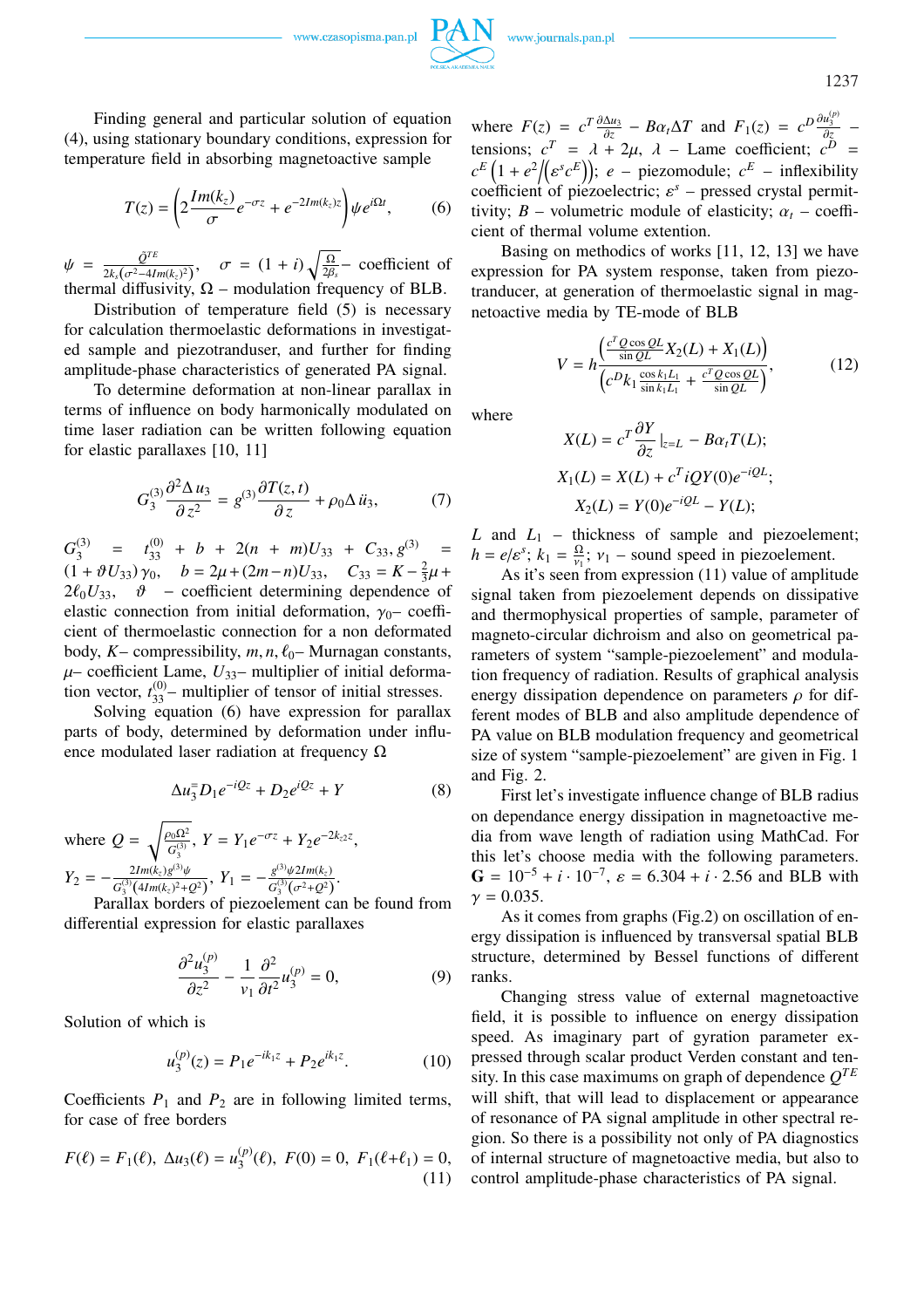



1238

Further analyze dependence of PA signal amplitude in elastic-stressed sample on radiation frequency modulation and geometrical parameters of system "sample-piezodetector", which is described by equation (12).

It's seen from graphs, that at optimal choice sample thickness and detector PA signal amplitude can increase by several times, which let increase resolution capability

of laser PA spectroscopy. Also is necessary to point that on amplitude values of PA resonances is influenced by change of BLB radius and wave length of radiation.

Experimental measurement of resonance signals values taking in consideration expressions (12) let propose means the of determination of thermophysical, acoustical and dichroic parameters of absorbing elastic-stressed media by the method of laser PA spectroscopy.



Fig. 2. Dependence of quantity distribution of absorbed heat in magnetoactive media  $Q^{TE}$  versus  $\lambda$  on radiation wave length and radial coordinate (r.u. – relative units) a)  $\rho = 8.10^{-7}$ *m*,b)  $\rho = 10^{-6}$ *m* 



Fig. 3. Dependence of PA signal amplitude *V*(ω) in magnetoactive media on frequency modulation and longitudinal size of sample,  $L_1 = 5 \cdot 10^{-4}$ m a)  $L = 5 \cdot 10^{-3}$ m, b)  $L = 7 \cdot 10^{-3}$ m



Fig. 4. Dependence of PA signal amplitude  $V(\omega)$  in magnetoactive media on frequency modulation and longitudinal size of piezodetector,  $L = 5 \cdot 10^{-3}$ m a)  $L_1 = 5 \cdot 10^{-4}$ m, b)  $L_1 = 7 \cdot 10^{-4}$ m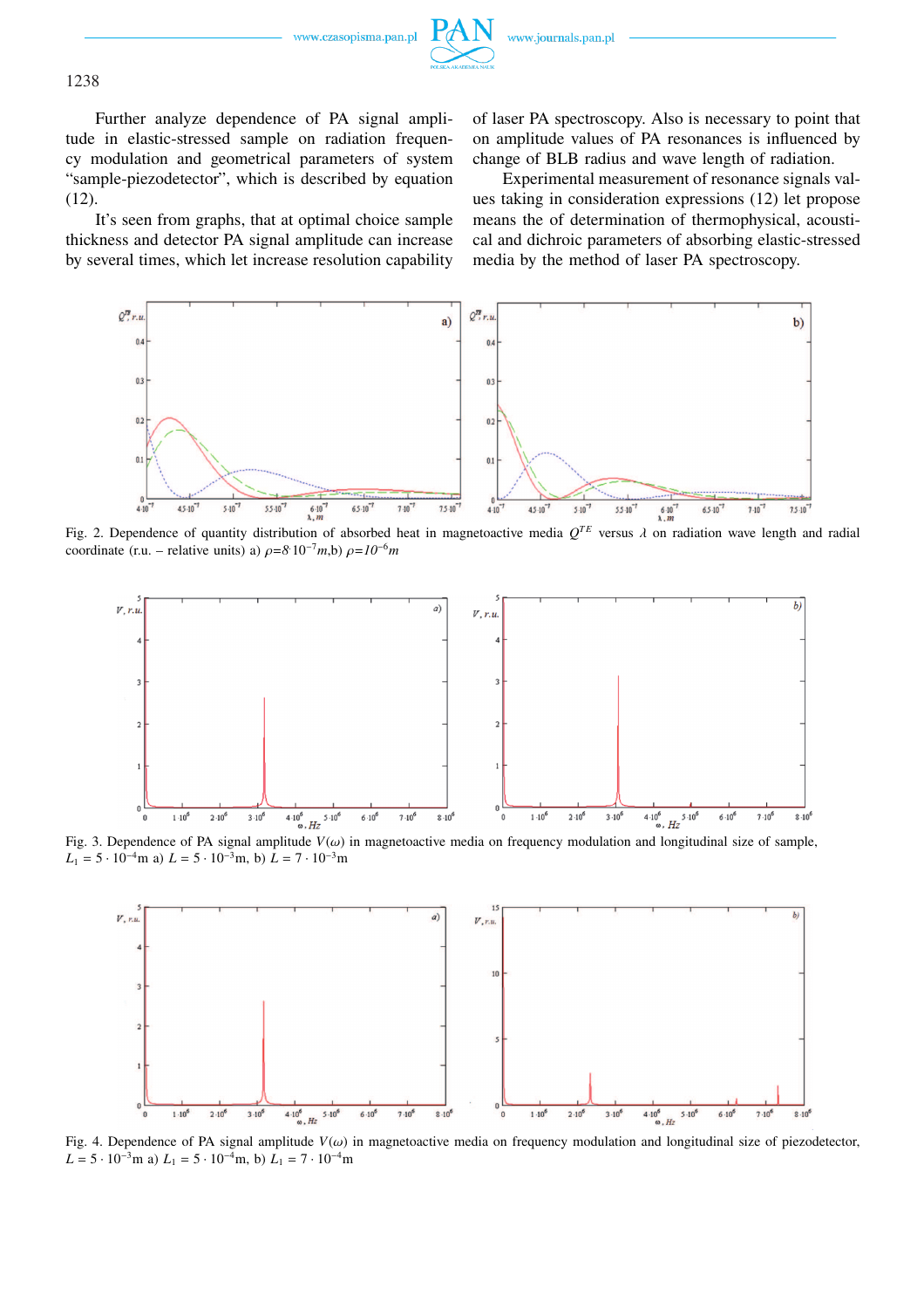



1239

### **3. Natural-gyrotropic sample**

We proceed from the coupling equations [6, 14]

$$
\vec{D} = \varepsilon \vec{E} + i\gamma \vec{H}, \n\vec{B} = \mu \vec{H} - i\gamma \vec{E}, (\mu = 1)
$$
\n(13)

where  $\varepsilon = \varepsilon_1 + i\varepsilon_2$  is a dielectric tensor and  $\gamma = \gamma_1 + i\gamma_2$  is the second-rank pseudo tensor, whose real part  $\gamma_1 = Re\gamma$ determines the specific rotation of the plane of polarization and the imaginary part  $\gamma_2 = Im\gamma$  responsible for natural circular dichroism.

Assuming that the vectors  $\vec{D}$  and  $\vec{B}$  are proportional Assuming<br>| to relation exp  $i(k_z z + m\varphi - \omega t)$  (1) and using Maxwell equations

$$
rot\vec{E} = ik_o \vec{B},^r \ ot\vec{B} = -ik_o \vec{D}, \qquad (14)
$$

where  $k_o = \omega/c$  – is the wavenumber, we can write a system of equations for the component of the vectors  $\vec{E}$ and  $\vec{B}$  in the chosen cylindrical coordinate system:

$$
\frac{im}{\rho}E_z-ik_zE_\gamma=ik_0B_\rho,\ \frac{im}{\rho}B_z-ik_zB_\gamma=-ik_0\left(\varepsilon E_\rho+i\gamma B_\rho\right),
$$

$$
ik_{z}E_{\rho}-\frac{\partial}{\partial\rho}E_{z} = ik_{0}B\varphi, \ ik_{z}B_{\rho}-\frac{\partial}{\partial\rho}B_{z} = -ik_{0}\left(\varepsilon E_{\varphi} + i\gamma B_{\varphi}\right),
$$
  
\n(15)  
\n
$$
\frac{1}{\rho}E_{\varphi} + \frac{\partial}{\partial\rho}E_{\varphi} - \frac{im}{\rho}E_{\rho} = ik_{0}B_{z},
$$
  
\n
$$
\frac{1}{\rho}B_{\varphi} - \frac{\partial}{\partial\rho}B_{\varphi} - \frac{im}{\rho}B_{\rho} = -ik_{0}\left(\varepsilon E_{z} + i\gamma B_{z}\right),
$$

where  $\rho$ ,  $\varphi$  are cylindrical coordinates,  $k_z =$  $k_0 \sqrt{\varepsilon} \cos \alpha = k'_{z_1} + ik''_{z_2}$  and  $\alpha$  is the conicity parameter of the Bessel light beam, which is equal to a half of the angle at the apex of the cone formed by the wave vectors that determine the spatial frequency spectrum of the beam. The longitudinal components  $E_z$  and  $B_z$ , which satisfy the Helmholtz equation, can be written as follows:

$$
E_z = c_z J_m (q\rho) \exp[i(k_z z + m\varphi)],
$$
  
\n
$$
B_z = b_z J_m (q\rho) \exp[i(k_z z + m\varphi)],
$$
 (16)

where  $J_m(q\rho)$  is the m-th order Bessel function of the first kind,  $b_z = \mp i q n_{\pm}, \quad c_z = q, n_{\pm} = \sqrt{\epsilon} \pm \gamma$  is the complex refractive index of eigenwaves in the medium, and  $q = k_0 \sqrt{\varepsilon} \sin \alpha$ . Assuming that and  $E_z$  are  $B_z$  specified, we express the other filed components in terms of these values and, based on the relations:

$$
Q^{TE} = -\frac{\partial S_{z}^{TE}}{\partial z},\tag{17}
$$

$$
S_z^{TE} = \frac{c}{8\pi} \left( E_{\rho}^{TE} B_{\varphi}^{TE*} - E_{\varphi}^{TE} B_{\rho}^{TE*} \right) + \kappa.c., \qquad (18)
$$

determine the energy dissipation of the TE-mode of Bessel light beam:

$$
Q^{TE} = \frac{\omega | \varepsilon | \varepsilon_2}{2\pi} \left[ \left( \frac{m}{q\rho} \right)^2 J_m^2(q\rho) + J'^2_m(q\rho) + \frac{2mk_0k_{z_1}\gamma_1}{q^3\rho} J_m(q\rho) J'_m(q\rho) \right] e^{-2k_{z_2} \cdot z} = \tilde{Q}^{TE} \exp(-2k_{z_2} \cdot z), \tag{19}
$$

where  $J'_m(q\rho) = \frac{\partial J_m(q\rho)}{\partial \rho}$ .

The heat-source power density for the TH-mode is determined similarly; however, it is rather cumbersome and omitted for this reason.

The distribution of the temperature fields in the sample under study can be found by solving the inhomogeneous heat-conduction equation

$$
\nabla^2 T - \frac{1}{\beta_s} \frac{\partial T}{\partial t} = -\frac{1}{2k_s} \tilde{Q}^{TE} e^{i\Omega t} e^{-2k_{z_2} \cdot z}, \tag{20}
$$

the right-hand side of which includes energy dissipation for the TE-mode of Bessel light beam (*Q* is modulation frequency).

Furthermore, we take into account the dependence of the thermoelastic coupling coefficient on the initial strain for the mechanically strained crystal. Based on the results of [15, 10], where the expression for the strains with allowance for nonlinear displacements was reported, we can write the following equation for elastic displacements (6).

Having jointly solved Eqs. (19) and (6), one can easily obtain the expression for the displacement of particles in the sample under study caused by strains induced by laser radiation modulated at the frequency  $Ω$ :

$$
\Delta U_3^{TE}(z) = A_1 e^{-iQz} + A_2 e^{iQz} + \bar{E}^{TE} \left( \frac{e^{-\beta z}}{\beta^2 + k^2} \right) - \left( \frac{e^{-\sigma_s z}}{\sigma_2^z + k^z} \right),
$$
  
\nfollowing designations:  $\bar{E}^{TE} = \frac{g^{(3)} \beta E^{TE}}{\sigma_3^{(3)}}, Q = \sqrt{\frac{\rho_0 \Omega^2}{\sigma_3^{(3)}}},$   
\n $E^{TE} = \frac{\tilde{Q}^{TE}}{2k_s(\beta^2 - \sigma_s^2)}, \beta = \frac{4\pi}{\lambda} \frac{\varepsilon_2}{\sqrt{\varepsilon_1}} - \text{light absorption coefficient, } k = \frac{\Omega}{V_s} - \text{is the wavenumber of the sound wave in the sample, } V_s \text{ is the speed of sound in the crystal,}$ 

$$
\sigma = (1 + i)a, \ a = \sqrt{\frac{\Omega}{2\beta_s}} - \text{ is the thermal diffusivity.}
$$

Basing on the technique for determining the open-circuit voltage across the piezoelectric transducer [12] for a sample with free boundaries, we obtain the expression for the photoacoustic signal formed in an elastically strained gyrotropic sample:

$$
V = h \cdot R \cdot W,\tag{22}
$$

where the factor

$$
R = \frac{\sin^2 k_1 \ell_1 + 1}{(Qc^T \sin k_1 \ell_1 + k_1 c^D c t g Q \ell \cos k_1 \ell_1)(\sin k_1 \ell_1 + 1)},
$$
\n(23)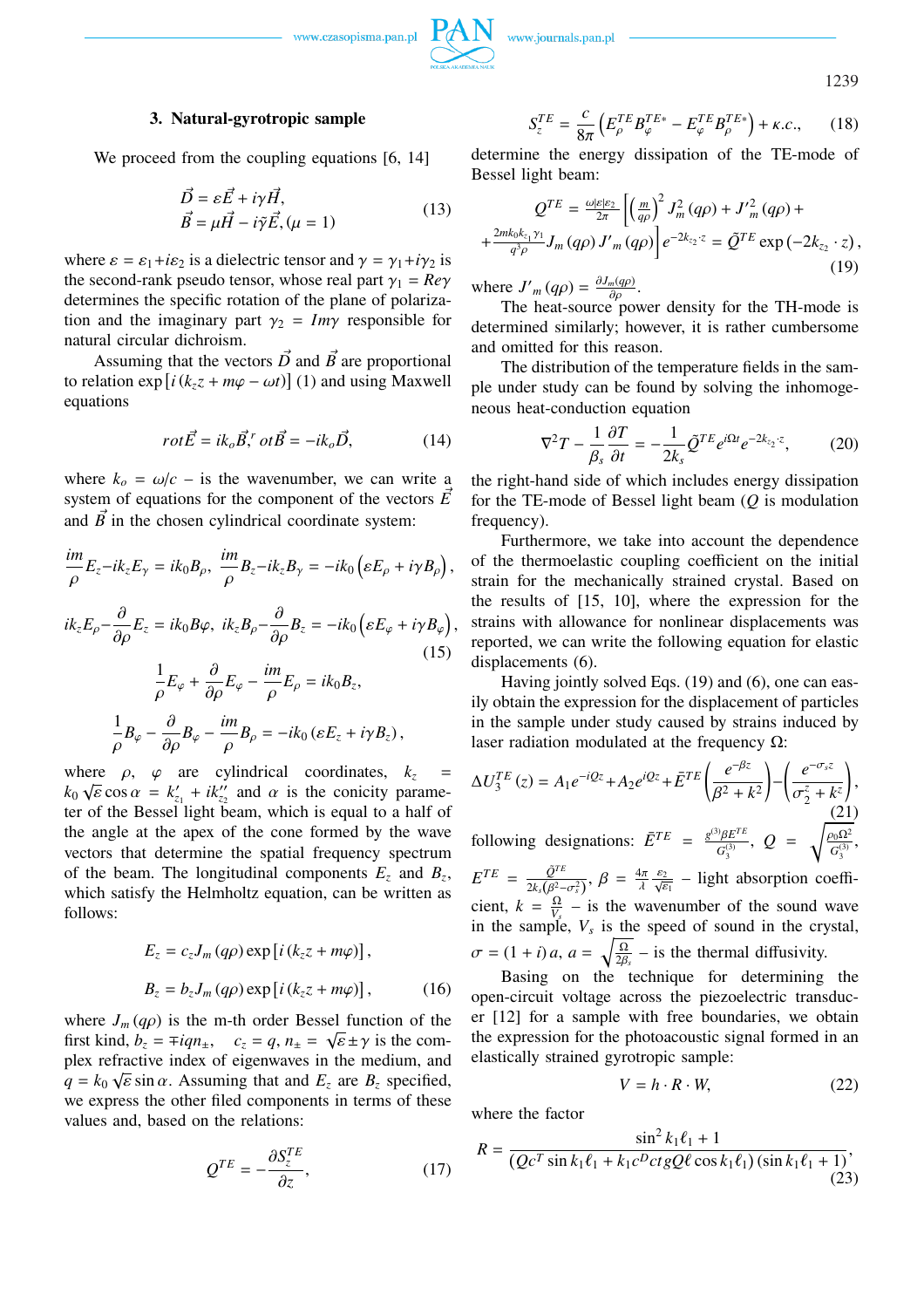

1240

describes the purely acoustic properties of the crystalline sample–piezoelectric transducer system and the factor

$$
W = \left[c^T Q \Psi_2 + ctg Q \ell \Psi_3 + (i \cos k Q \ell + \sin Q \ell) \right]
$$

$$
\left(ctg Q \frac{k_1 c^D}{Q c^T} - 1\right) \left(c^T \Psi_1 + \varphi\right)\right],
$$
(24)

is responsible for the thermophysical, gyrotropic, dichroic, and thermoelastic properties of the inhomogeneous sample with internal stress. In equations (3.10  $-3.12$ ),

$$
\Psi_1 = \bar{E}^{TE} \left( \frac{\sigma_s}{\sigma_s^2 + Q^2} - \frac{\beta}{\beta^2 + Q^2} \right),
$$
  
\n
$$
\Psi_2 = \bar{E}^{TE} \left( \frac{e^{-\beta \ell}}{\beta^2 + Q^2} - \frac{\beta}{\sigma_s^2 + Q_2} \right),
$$
\n(25)

$$
\Psi_2 = \bar{E}^{TE} \left( \frac{\sigma_s e^{-\sigma_s \ell}}{\sigma_s^2 + Q^2} - \frac{\beta e^{-\sigma_s \ell}}{\beta^2 + Q_2} \right) - B \alpha_t E^{TE} \left( \frac{\beta}{\sigma_s} e^{-\sigma_s \ell} - e^{-\beta \ell} \right),
$$

$$
\varphi_1 = B \alpha_t E^{TE} \frac{\beta - \sigma_s}{\sigma_s},
$$
(26)

 $h = e/\varepsilon^{s}$ ,  $e -$  is the piezoelectric modulus,  $\varepsilon^{s}$ – is the permittivity of clamped crystal,  $c^D = c^E (1 + e^2) / (e^s c^E)$ ,  $c^E$ – is the piezoelectric stiffness;  $c^T = \lambda + 2\mu$ ,  $\lambda$  – is the Lame coefficient;  $B -$  is the bulk elasticity modulus;  $\alpha_t$  – is the coefficient of thermal volume expansion,  $k_1 = \frac{\Omega}{V}$  $\frac{\Omega}{V_p}$  – is the wavenumber of the sound wave in the piezoelectric transducer is the wavenumber of the sound wave in the piezoelectric transducer, and  $V_p$  – is the speed of sound in the piezoelectric crystal.





It follows from relations (3.10–3.12) that the amplitude signal from the piezoelectric cell depends in a complicated way on the dissipative, gyrotropic, and thermophysical properties of the sample; the thermoelastic strains; the geometric parameters of the sample–piezoelectric transducer system; the modulation frequency; and the mode composition of the incident Bessel light beam.

The expressions for the potential differences arising in the piezoelectric transducer under other boundary conditions – clamped  $U(o) = 0$ ,  $U(\ell + \ell_1) = 0$ and transversely loaded  $\sigma$  (*o*) = 0,  $U(\ell + \ell_2) = 0$ ,  $\sigma(\ell + \ell_2) = 0$ ,  $U(0) = 0$  boundaries of the crystalline sample–piezoelectric transducer system, were not considered.



Fig. 6. Dependences of the photoacoustic signal amplitude on the modulation frequency  $\Omega$  at different geometric parameters of the sample–piezoelectric transducer system: a)  $\ell = 5, 5 \cdot 10^{-3}m$ , for  $\ell = const$  b)  $\ell_1 = 5, 5 \cdot 10^{-4}m$ , for  $\ell = const$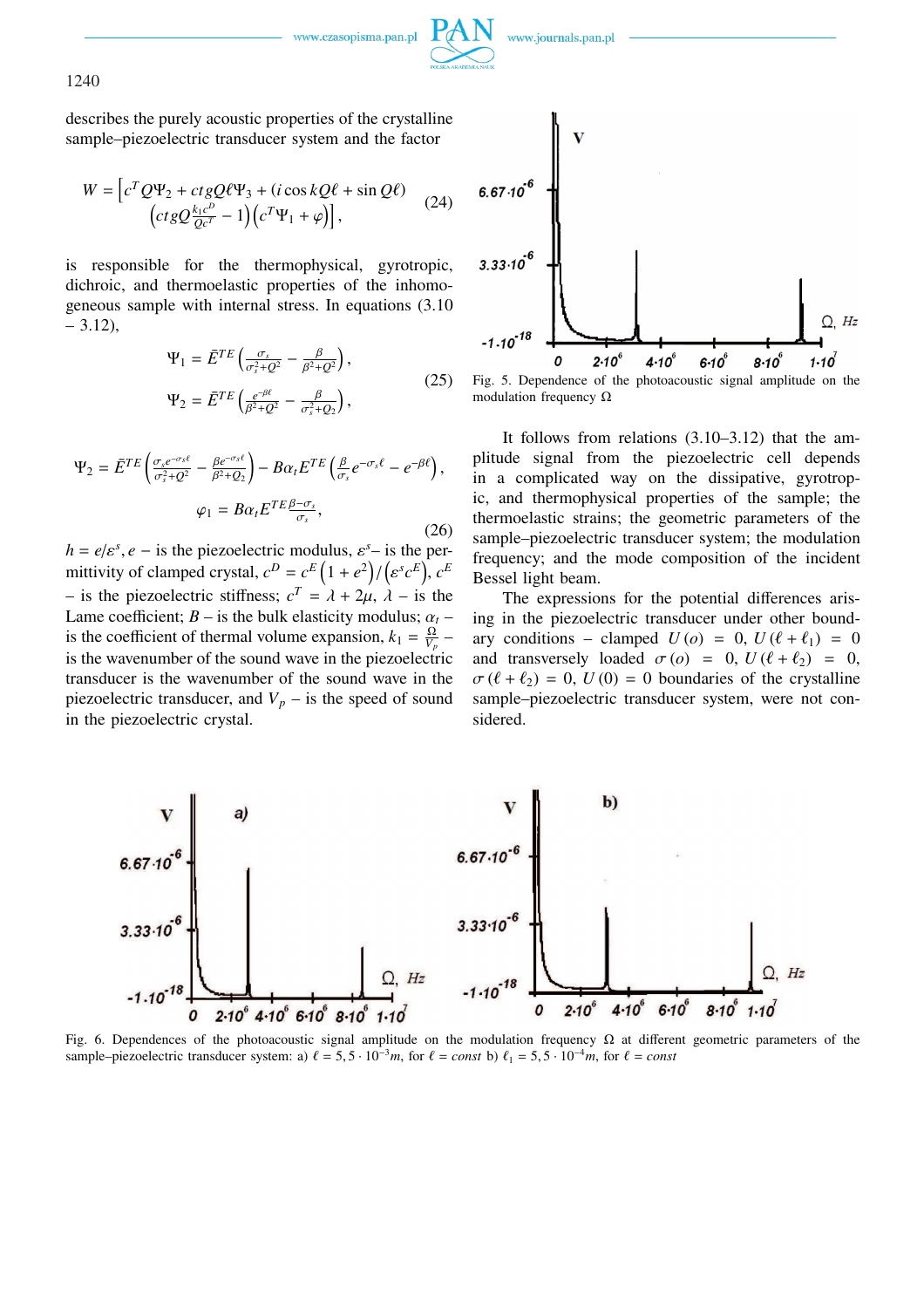



1241

It is of interest to analyze the expressions (3.10–3.12) for the photoacoustic signal amplitude depending on the modulation frequency  $Ω$ .

As follows from Fig. 5, in the range of high modulation frequencies ( $Ω > 1$  MHz), the dependence of the photoacoustic response amplitude on the radial coordinate  $\rho$  exhibits resonant phenomena, which can be used to increase the resolution of photoacoustic spectroscopy for media with internal stresses.

From the acoustical point of view, the nature of the resonant phenomena is as follows. The system under consideration (crystalline sample–piezoelectric transducer) is a combined vibrator. Its resonant properties are determined by the *R* poles, which are roots of Eq. (23):

$$
QcT sin k1l1 = -k1cDct gQl cos k1l1. (27)
$$

Therefore, depending on the relations between the geometric parameters of the sample and piezoelectric transducer and on the Murnagan constants, which enter *Q* and determine the thermoelastic strain in the crystal, resonances of different types (half-wave, quarter-wave, and of a mixed type) may occur.

It can be seen in Fig. 6 that a change in the thickness of the sample or piezoelectric transducer leads to an increase in the amplitude signal and a shift in the resonance curves in the frequency range under consideration.

The expressions for amplitudes of photoacoustic signals in strained crystalline samples were obtained under different boundary conditions, taking into account the dependence of the thermoelastic coupling coefficient on the initial strain in the sample. In the range of high modulation frequencies, a resonant increase in the amplitude signal was revealed; this increment depends strongly on the geometric parameters of the sample–piezoelectric transducer system, the values of Murnagan constants, the mode composition of the Bessel light beam, and its amplitude modulation frequency.

Note that the experimental measurement of the photoacoustic response amplitude suggests a method for determining the thermoelastic coupling coefficient in crystalline media with internal stress based on the obtained expressions  $(11)$ ,  $(21) - (23)$ .

## **4. Concluding remarks**

It should be noted that when considering the photoacoustic transformation in gyrotropic in piezoelectric materials with internal stresses, it can be used an expression of the speed of dissipation of energy, which relates the expression (3) in work [15]. Then the temperature field distribution for TE-mode in piezoceramic materials can be presented in the form:

$$
T^{TE}(z) = U_0 exp(-\sigma z) - \frac{Q_{+}^{TE}}{\alpha_{+}^2 - \beta_{s}^2} exp(-\alpha_{+} z) - \frac{Q_{-}^{TE}}{\alpha_{-}^2 - \beta_{s}^2} exp(-\alpha_{+} z) ,
$$
\n(4.1)

where:  $\alpha_{\pm} = \frac{4\pi}{\lambda}$  $rac{4\pi}{\lambda}((\frac{\varepsilon^{\prime\prime}}{2\sqrt{\varepsilon}}$  $\frac{\varepsilon''}{2\sqrt{\varepsilon'}}$   $\pm \gamma''$ ,  $\sigma = (1 + i)a$ ,  $a = \sqrt{\frac{\Omega}{2\beta}}$ 2β*<sup>i</sup>* – the thermal diffusivity coefficient.

The combined solution (4.1) with the equation for elastic displacement (6), containing a Murnagan constant, corresponding to nonlinear termoelasticity, will determine the stress field in the sample. Taking into account that in a given solution, piezoelectric sample is simultaneously piezodetector, basing on the type of Dyugamel-Neumann equation and relationships for elastic fields, one can get an expression for the potential difference in piezoceramic materials with elastic stresses:

$$
\Delta V^{TE} = V_{+}^{TE} - V_{-}^{TE},
$$
  
\n
$$
V_{\pm}^{TE} = -\int_{0}^{l} E_{3\pm}^{TE}(z)dz .
$$
 (28)

The particular type of expression for V, and their analysis is proposed to be carried out in a separate work.

#### **Acknowledgements**

This study was supported by the Belarussian Republican Foundation for Basic Research (project No F10 R243).

#### REFERENCES

- [1] A. R o s e n c w a i g, Photoacoustics and Photoacoustic Spectroscopy, N.Y. (1980).
- [2] V.E. Gusev, A.A. Karabutov, Laser Optoacoustics, Science, Moskov (1991).
- [3] G.S. Mityurich, J. Motylewski, J. Ranac h o w s k i, Modern photoacoustic spectro- scopy problems. Theory and experiment, IFTR reports, Polish Academy Science, Warszawa (1993).
- [4] F.I. Fed or ov, Theory of Gyrotropy, Nauka i Tekhnika, Minsk (1976).
- [5] A.F. Konstantinova, B.N. Grechushn i k o v, B.V. B o k u t', E.G. Va l y a s h k o, Optical Properties of Crystals, Nauka i Technika, Minsk (1995).
- [6] F.I. Fed or ov, Optics of Anisotropic Media, Izd-vo Akad. Nauk BSSR, Minsk (1958).
- [7] B.V. B o k u t', G.S. M i t y u r i c h, Determination of optical parameters for absorbing gyrotropic crystals by photoacoustic method, Kristallografiya **32**, 4, 962-966 (1987).
- [8] G.S. Mityurich, V.P. Zelenyi, I.V. Semc h e n k o, A.N. S e r d y u k o v, Photoacoustic spectroscopy of cholesteric liguid crystals. Bragg reflection region, Opt. Spektrosk. **72**, 2, 428-433 (1992).
- [9] G.S. M i t y u r i c h, E.G. S t a r o d u b t s e v, Photoacoustic spectroscopy of shortperiodic gyrotropic superlattices, Kristallografiya **39**, 6, 1068-1072 (1994).